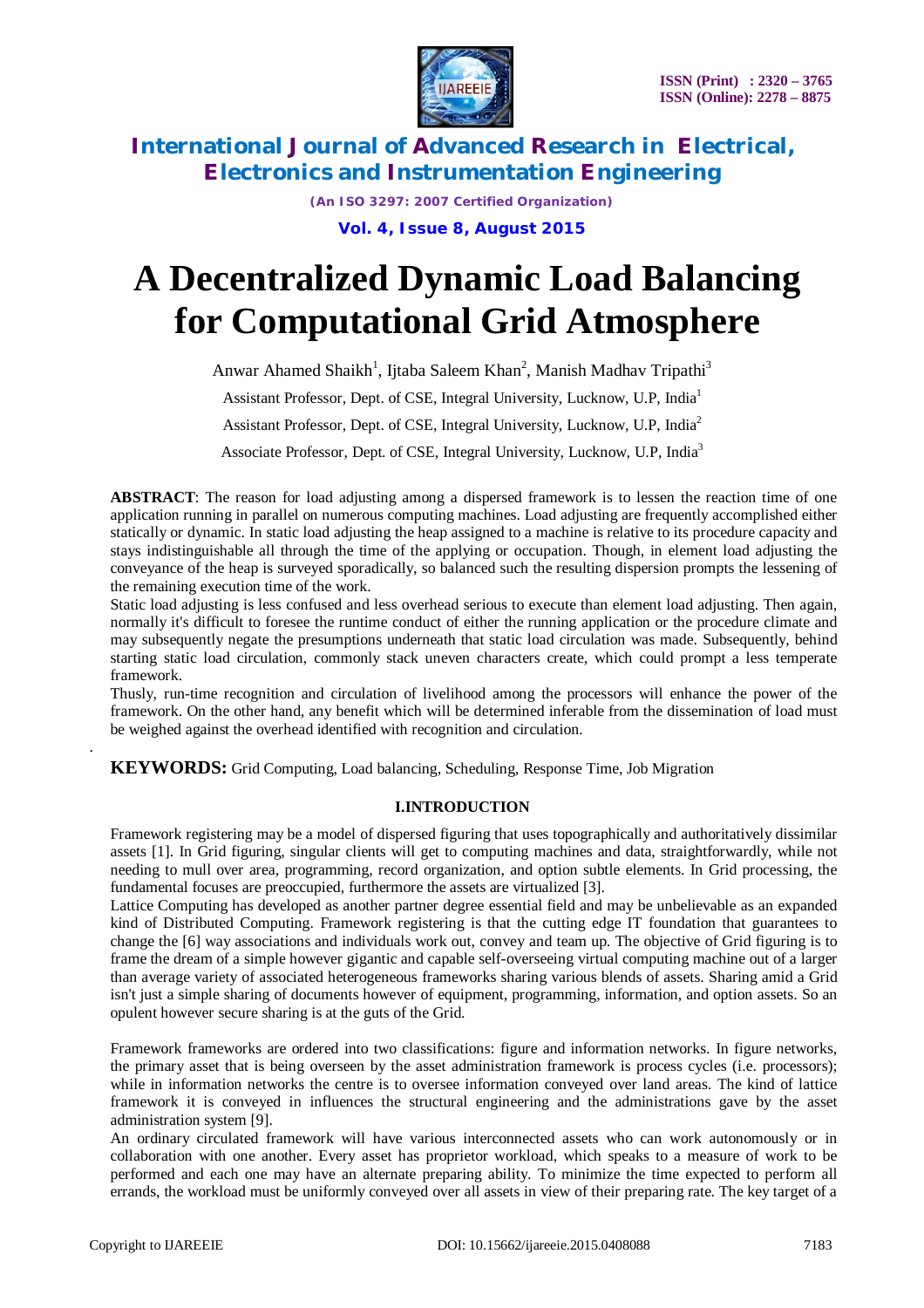

*(An ISO 3297: 2007 Certified Organization)*

## **Vol. 4, Issue 8, August 2015**

heap adjusting comprises fundamentally in upgrading the normal reaction time of utilizations, which regularly means keeping up the workload relatively comparable in general assets of a framework [7]. Burden Balancing is a standout amongst the most imperative elements which influence the general execution of use. Accumulation of burden data from alternate assets makes the assets to take load balancing decision. Existing techniques increases correspondence expense while gathering burden data about assets furthermore cause negative effect on adaptability. In this paper, planning and adjusting application load for a computational matrix is finished by considering framework construction modelling, computing machine heterogeneity and correspondence delay [7].

Matrix registering is a model of circulated processing that uses geologically and officially different assets [1]. In Grid processing, singular clients can get to computing machines and information, straightforwardly, without needing to consider area, working framework, account organization, and different points of interest [4]. In Grid registering, the points of interest are disconnected, and the assets are virtualized. Network Computing has risen as another and vital field and can be imagined as an upgraded type of Distributed Computing. Framework figuring is the cutting edge IT infrastructure that promises to transform the way associations and individuals work out, convey and team up. The objective of Grid registering is to make the hallucination of a clear however titan and capable selfoverseeing virtual tablet out of an outsized combination of joined heterogeneous frameworks sharing various blends of assets. Partaking in an exceedingly Grid isn't just a direct sharing of documents however of equipment, programming, information, and distinctive assets. In this way an extravagant however secure sharing is at the focal point of the Grid [5].

## **II. G R I D MODEL**

As topological perspective, the network comprises of a set C of n assets  $C = c1$ ,  $c2$  ...cn with set G of n matrix schedulers  $G = g1, g2,... g$ n. Every lattice scheduler gi keeps running on the asset ci. The assets are associated by means of diverse correspondence joins which are seen as web connections and displayed by and [13].

For recreation without loss of all inclusive statement and to stress the crucial thoughts of the calculations, the conviction is that each asset comprises of 1 machine and each asset comprises of different scope of processors. Each asset has totally distinctive procedure ability. The Grid customer creates employments to be dead by the processors. Framework buyers send their business to matrix computing machine equipment for procedure. Every components of asset inside of the matrix framework will speak to one or a blend of the subsequent.

Scheduler: This gets employments from an arrangement of network customers and allocates them to the processors in the matrix framework.

Computational hubs: This executes and procedures employments sent to it.

Load balancer: This collaborates with the scheduler and gives burden control among computational employments.

Dispatcher: The dispatcher is in charge of dispatching occupation among processors.

GIS: The lattice data server is in charge of gathering and keeping up points of interest of CPU usage, handling limits and burden data among the asset.

# **III. APPLICATION MODEL**.

For any group ci  $\epsilon$  C, there square measure occupations internal at ci, the parts submitted to the network square measure calculation escalated, independent, non protection and an intermittent with no required request of execution. the parts square measure totally different of various} sizes that implies each occupation has diverse execution time and data composed all inclusive time for finish. Each occupation has entirely unexpected info information size and computing machine document size needs. The parts square measure hold by the line expecting execution. All employments inside of the line Q(ci) square measure organized by their point in time. it's expected that just 1 employment are dead on an asset at once while others square measure holding up inside of the line

#### **IV. LOAD BALANCING MODEL**

Every asset c keeps up a gathering of neighbours LNSeti and accomplices LPSeti for programming and load balancing. Neighbour's territory unit designed regarding exchange delay. For an asset ci, cj is considered as neighbour as long in light of the fact that the exchange postponement in the middle of ci and ci is at interims  $\alpha$  times that of the exchange deferral in the middle of ci and its closest neighbour. it's found that  $C = 1.375$  yields sensible result.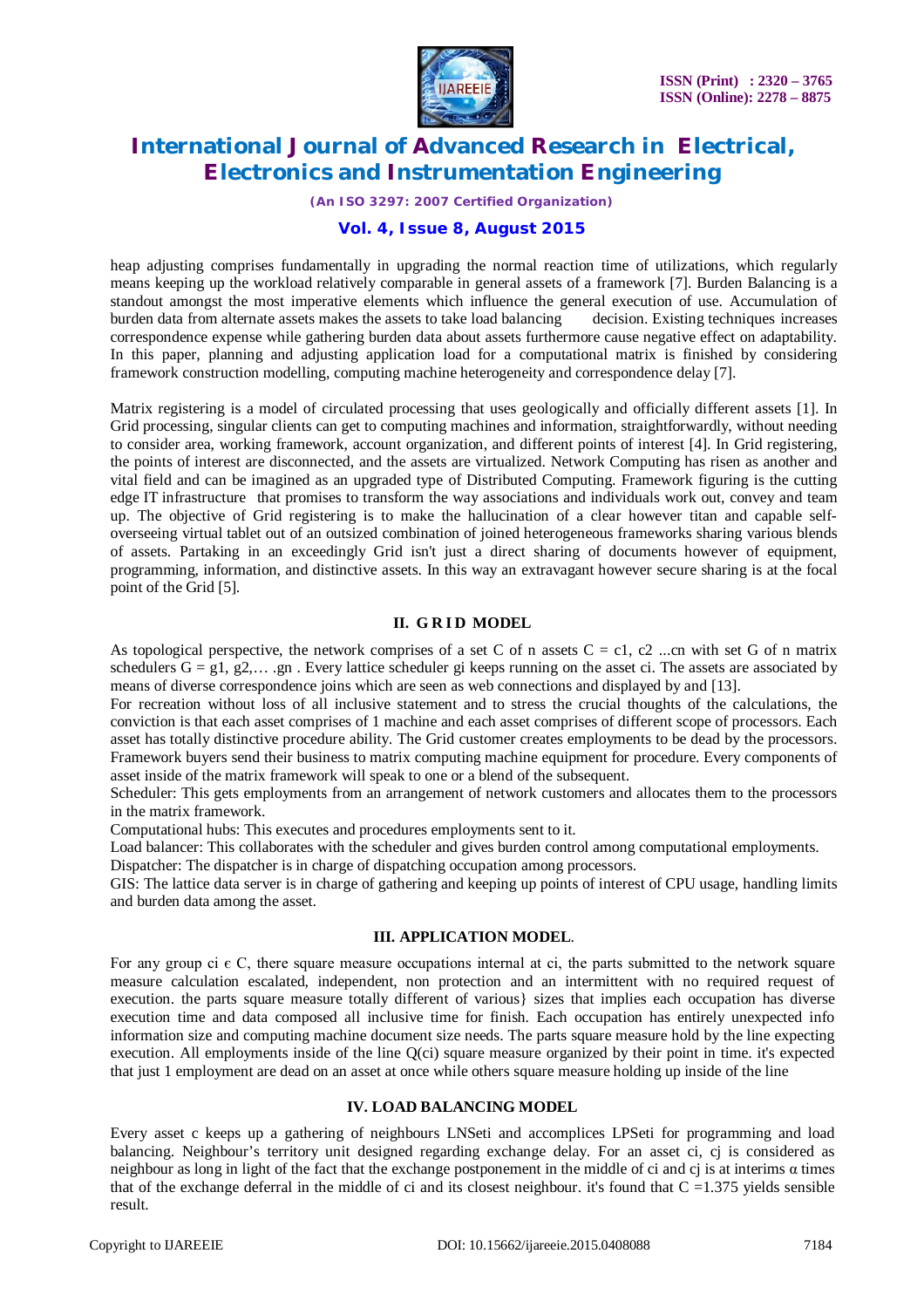

*(An ISO 3297: 2007 Certified Organization)*

# **Vol. 4, Issue 8, August 2015**

#### Α= TD ij/TD interest

In this manner for every asset, other neighbour assets are sorted by move delay in climbing request. the essential progressive asset is picked on the grounds that the closest neighbour resource[6,7,9].Partners square measure melded as far as procedure capacity. For an asset ci, ci is considered as accomplice if the procedure ability of ci is bigger than that of ci. So for each asset, distinctive accomplice assets square measure sorted by procedure ability in downhill request. The essential various balanced asset is picked in light of the fact that the fastest resource [11, 12, 13]

## **V. HEURISTIC LOAD BALANCING ALGORITHM**

A formula for load balancing is self-made, if the task executes at intervals the point in time. All the tasks during this formula area unit distributed consistent with ant Colony formula. HLBA is impressed on AN analogy with real world behaviour of a colony of ants once craving for food, and is effective formula for the answer of the many combinatorial improvement issues. Investigations show that: ant has the flexibility of finding AN optimum path from nest to food. On the approach of ants moving, they lay some secretion on the bottom. Whereas AN isolated ant moves basically randomly, AN ant encountering an antecedent set path will notice it and choose with high likelihood to follow it, therefore reinforcing the path with its own secretion. The likelihood of ant chooses the simplest way is proportion to the concentration of a way's secretion. In HLBA, the secretion is related to resources instead of path. The rise or decrease of secretion depends on task standing at resources. the most objective of formula is reduction in total value and execution time[1,4,9]. The method of Heuristic primarily based Load balancing formula is shown below: Let range the amount the quantity} of tasks (ants) in task set T maintained by task agent is P and also the number of registered resources is alphabetic character. Once a replacement resource i R is registered to GIS, then it'll initialize its secretion primarily based on:

 $\tau i(0) = N \times M$ 

Where N represents the number of processing elements and M corresponds to MIPS rating of processing element. Whenever a new task is assigned to or some task is returned from Ri, then the pheromone of Ri is changed as: iτi new =  $ρ*$ τiold +  $Δτi$ 

Where  $\Delta i$  is pheromone variance and  $\rho$ ,  $0 \le \rho \le 1$  is a pheromone decay parameter. When a task is assigned to Ri, its pheromone is reduced i.e.  $\Delta i = -C$ , where C represents the computational complexity of assigned task. When a task is successfully returned from Ri,  $\Delta i = \Phi * C$ , where  $\Phi$  is the encouragement argument. Pheromone increases when task execution at a resource is successful. The possibility of next task assignment to resource Rj is computed Where j, r available resources. τj (t) denotes the current pheromone of resource Rj and ηj represents the initial pheromone of Rj i.e.  $η$ j =τj(0). α is the parameter on relative performance of current pheromone trail intensity, β is the parameter on relative importance of initial performance attributes. So the algorithm is designed in order to influence the performance of the system which depends upon several factors and these factors could be simplified for reducing the complexities of the method to be used[3,7].

## **VI. AN INCREMENTAL LOAD BALANCING APPROACH**

Our circumstance comprises of a gathering of computing machines alluded to as hubs joined through WAN. From these arrangements of hubs, one hub goes about as overall computing machine equipment. The world computing machine equipment is furthermore a hub inside of the system to adjust the heap. it's accepted that initially every one of the hubs are occupied with a definite volume of calculations. Upon execution[2,7], the anticipated New Load balancing algorithmic principle (NLBA) first gathers the offer of CPU use of the considerable number of hubs inside of the system independently inside of the kind of Load extent. For choosing the need of the hubs, the algorithmic standard subtracts the Load extent of individual hubs from one hundred thus isolates the outcome by ten. Bolstered a ten reason scale, every hub is allotted a need range that changes from zero to ten. This philosophy takes a most need line (Max PriQ) upheld the need of the hubs. The line is initio thought to be empty [8, 9, and 10]. Upon the landing of a substitution work at world computing machine equipment, the nut line operation is performed that embeds the present need estimations of the considerable number of hubs into the most need line one by one. At that point the methodology of Extract simple lay is performed on the line to get the absolute best need numbered hub chose as target hub. At that point the new occupation is doled out to the objective hub for smooth operation streamlining and Enhancing Load balancing this section describes many advanced load balancing options that address the lack of the many loads balancing